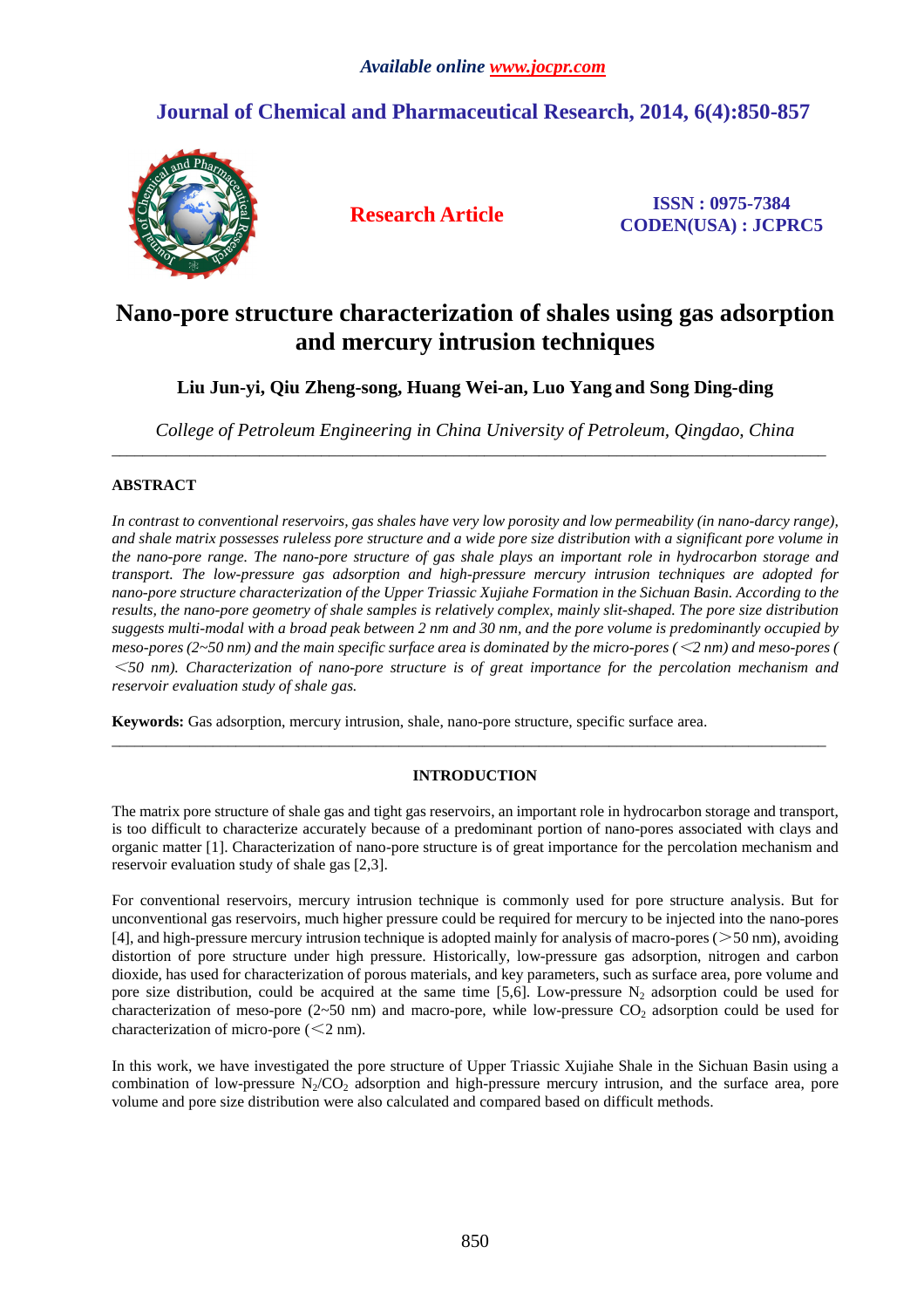#### **EXPERIMENTAL SECTION**

*\_\_\_\_\_\_\_\_\_\_\_\_\_\_\_\_\_\_\_\_\_\_\_\_\_\_\_\_\_\_\_\_\_\_\_\_\_\_\_\_\_\_\_\_\_\_\_\_\_\_\_\_\_\_\_\_\_\_\_\_\_\_\_\_\_\_\_\_\_\_\_\_\_\_\_\_\_\_*

#### **Materials**

The core shale samples in this paper were drilled from Upper Triassic Xujiahe Shale in the Sichuan Basin. The eight samples were numbered as SC-1~SC-8. Unlike previous published studies, core samples, not crushed samples, were used here for characterization of original pore structure.

### **Experimental methods**

The  $N_2$  adsorption isotherms and  $CO_2$  adsorption isotherms were acquired at 77.3 K, 273.15 K respectively, by use of 3H-2000PS-RC Specific Surface Area and Pore Size Analyzer. The Brunauer Emmet Teller (BET) and Barrett Joyner Halenda (BJH) Theory were adopted for interpretation of  $N_2$  adsorption data, while the Density Functional Theory (DFT) was adopted for interpretation of  $CO<sub>2</sub>$  adsorption data [7]. Mercury intrusion experiment was performed on AutoPore-Ⅳ-9505 Porosimeter. Its maximum allowable working pressure is 228 MPa and measuring range falls between 5 nm and 360 µm.

#### **RESULTS**

#### **Low-pressure gas adsorption**

**Adsorption isotherms.** Figure 1 depicts the  $N_2$  adsorption and desorption isotherms of eight shale samples, and the each two branches all form a hysteresis loop with a specific shape. In general, according to the Brunauer, Deming, Deming and Teller classification [8], the  $N_2$  adsorption isotherms belong to Type II, indicative of multilayer adsorption. At low relative pressure  $(p/p_0=0~0.2)$ , the gas adsorption volume increases significantly, and it forms the monolayer adsorption. At relative pressure below 0.8, the monolayer adsorption begins to shift to multilayer adsorption. As relative pressure increases above 0.8, the gas adsorption volume increases again, suggesting capillary condensation phenomenon. It is worthwhile to note that a significant portion of gas adsorption at relative pressure below 0.05 for all eight shale samples is indicative of micro-pores of nanometers range.





The  $CO<sub>2</sub>$  adsorption isotherms of samples  $SC-1~SC-4$  are shown in Figure 3. According to the Brunauer, Deming, Deming and Teller classification, the CO<sub>2</sub> adsorption isotherms belong to Type  $\vert \cdot \vert$ , which is indicative of monolayer adsorption. The sample SC-3 displays the highest gas adsorption volume, suggesting the much more micro-pores.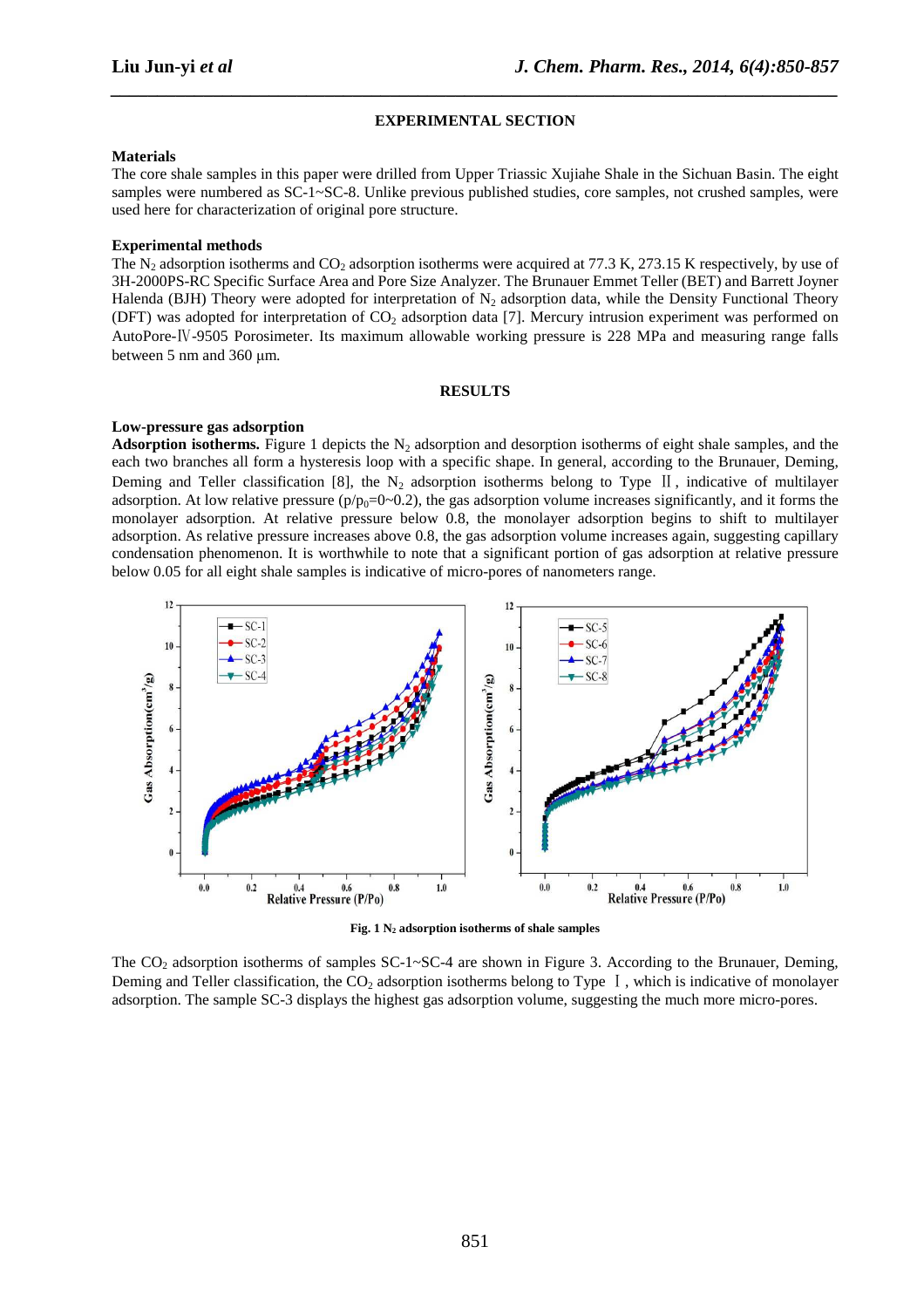

*\_\_\_\_\_\_\_\_\_\_\_\_\_\_\_\_\_\_\_\_\_\_\_\_\_\_\_\_\_\_\_\_\_\_\_\_\_\_\_\_\_\_\_\_\_\_\_\_\_\_\_\_\_\_\_\_\_\_\_\_\_\_\_\_\_\_\_\_\_\_\_\_\_\_\_\_\_\_*

**Fig. 2 CO2 adsorption isotherms of shale samples** 

**Surface area and pore volume.** Based on the BET modal [9], the surface area and pore volume were obtained from  $N_2$  adsorption data (Fig. 3). The sample SC-5 exhibits the highest surface area (12.91 m<sup>2</sup>/g) and pore volume (0.0179 cm<sup>3</sup>/g), and the average surface area and pore volume of eight samples are 10.72 m<sup>2</sup>/g, 0.0159 cm<sup>3</sup>/g respectively.



**Fig. 3 Surface area and pore volume of shale samples** 

According to the IUPAC classification for pore sizes [10], the surface area and pore volume were compared in different range of pore size distribution, such micro-pore (<2 nm), meso-pore (2~50 nm) and macro-pore(>50 nm). As shown in Figure 4, for Xujiahe shale samples, a predominant portion (73.38%) of pore volume is occupied by meso-pores, and the portion occupied by micro-pores and macro-pores are only 14.75%, 10.18% respectively. The main specific surface area is dominated by the micro-pores (47.84%) and meso-pores (51.65%).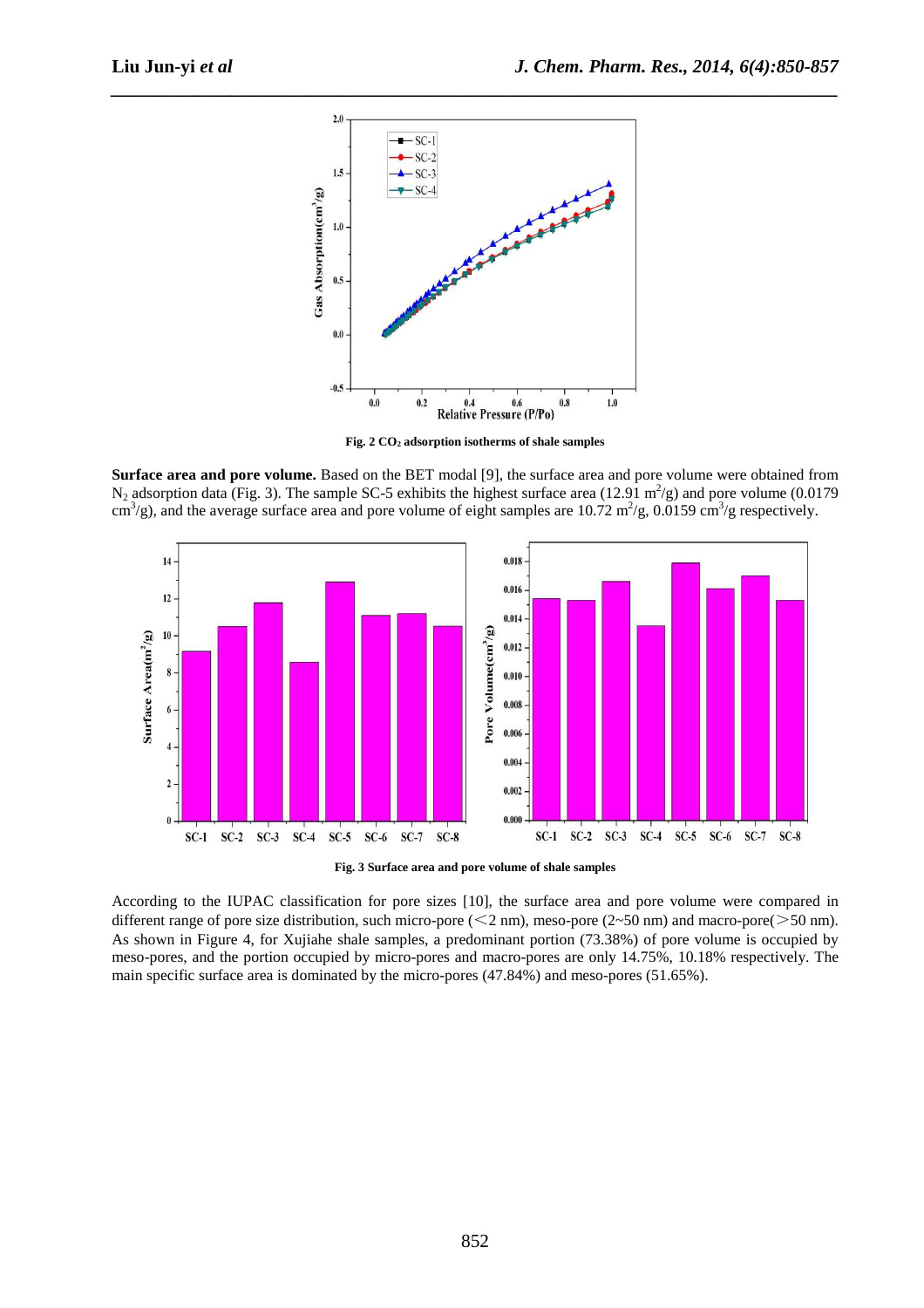

**Fig. 4 Histogram analysis of specific surface area and pore volume** 

**Pore size distribution.** In contrast to conventional reservoirs, gas shales have very low porosity and low permeability (in nano-darcy range), and shale matrix possesses ruleless pore structure and a wide pore size distribution with a significant pore volume in the nano-pore range [11]. The pore size distribution plots (Fig. 5) were obtained from  $N_2$ adsorption data according to Barrett Joyner Halenda (BJH) Theory. It could be seen obviously from figure 5 that the plots show a multi-modal distribution with modes at around 1.5~2.5 nm, 15~18 nm and 26~34 nm. The average pore size of samples mainly falls into the range of 5.55~6.73 nm with an average pore size of 5.97 nm.



**Fig. 5 Pore size distribution plots from adsorption data of shale samples** 

It is worth noting that the pore size distribution plots from  $N_2$  desorption data appear to display a false peak at around 3.6 nm (Fig. 6) due to the tensile strength effect [12]. Therefore, it is reasonable to obtain the pore size distribution from gas adsorption data.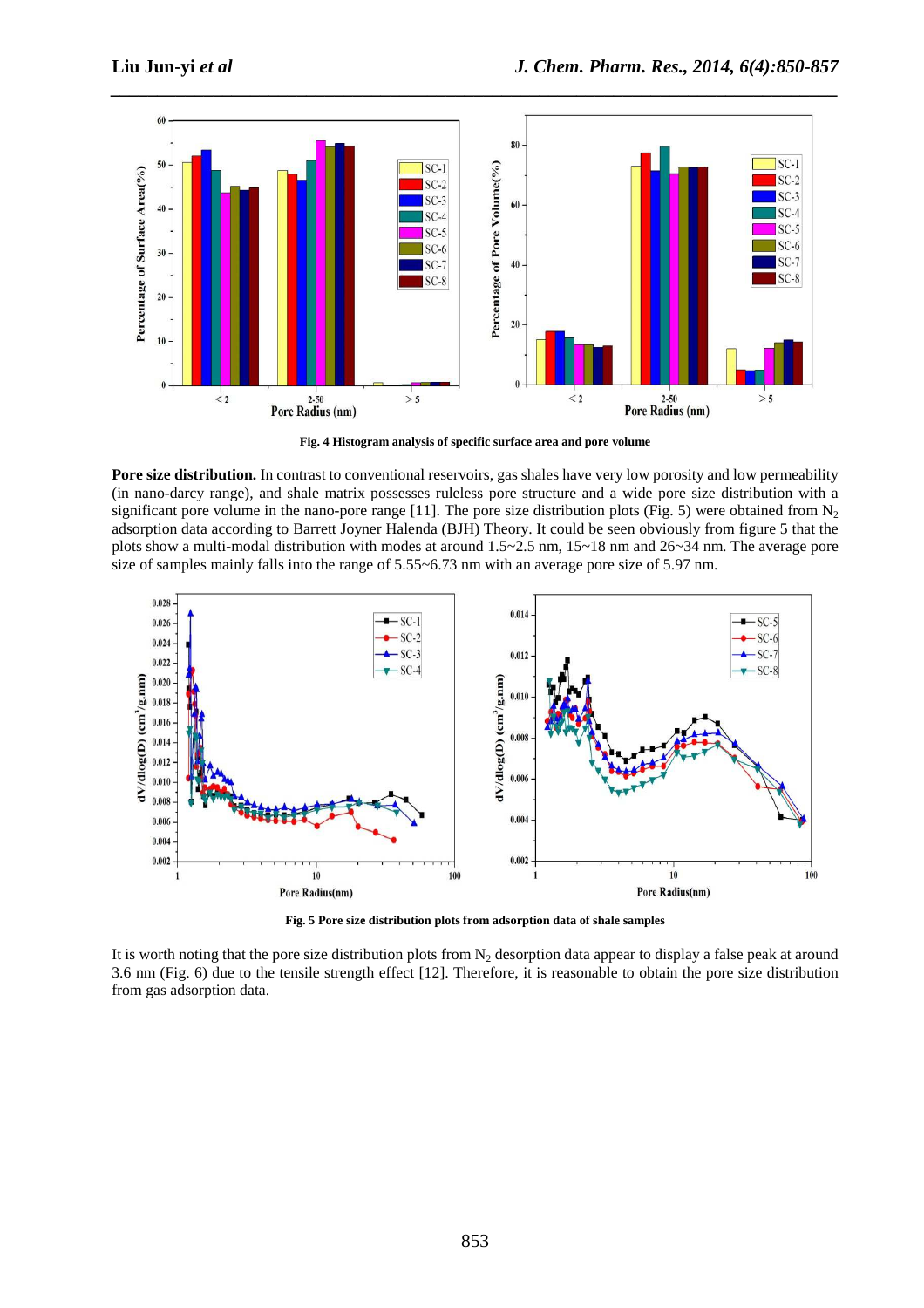

**Fig. 6 Pore size distribution plots from desorption data of shale samples** 



**Fig. 7 Pore size distribution plots from N2 and CO2 adsorption data** 

As discussed by Clarkson et al [13], micro-pore could be characterized by  $CO<sub>2</sub>$  adsorption at 273.15 K, while meso-pore and macro-pore could be characterized by  $N_2$  adsorption at 77.3 K. In other words, combination of  $CO_2$  and N2 adsorption data could be used to obtain a wide pore size distribution of shale samples. Taking samples SC-1~SC-4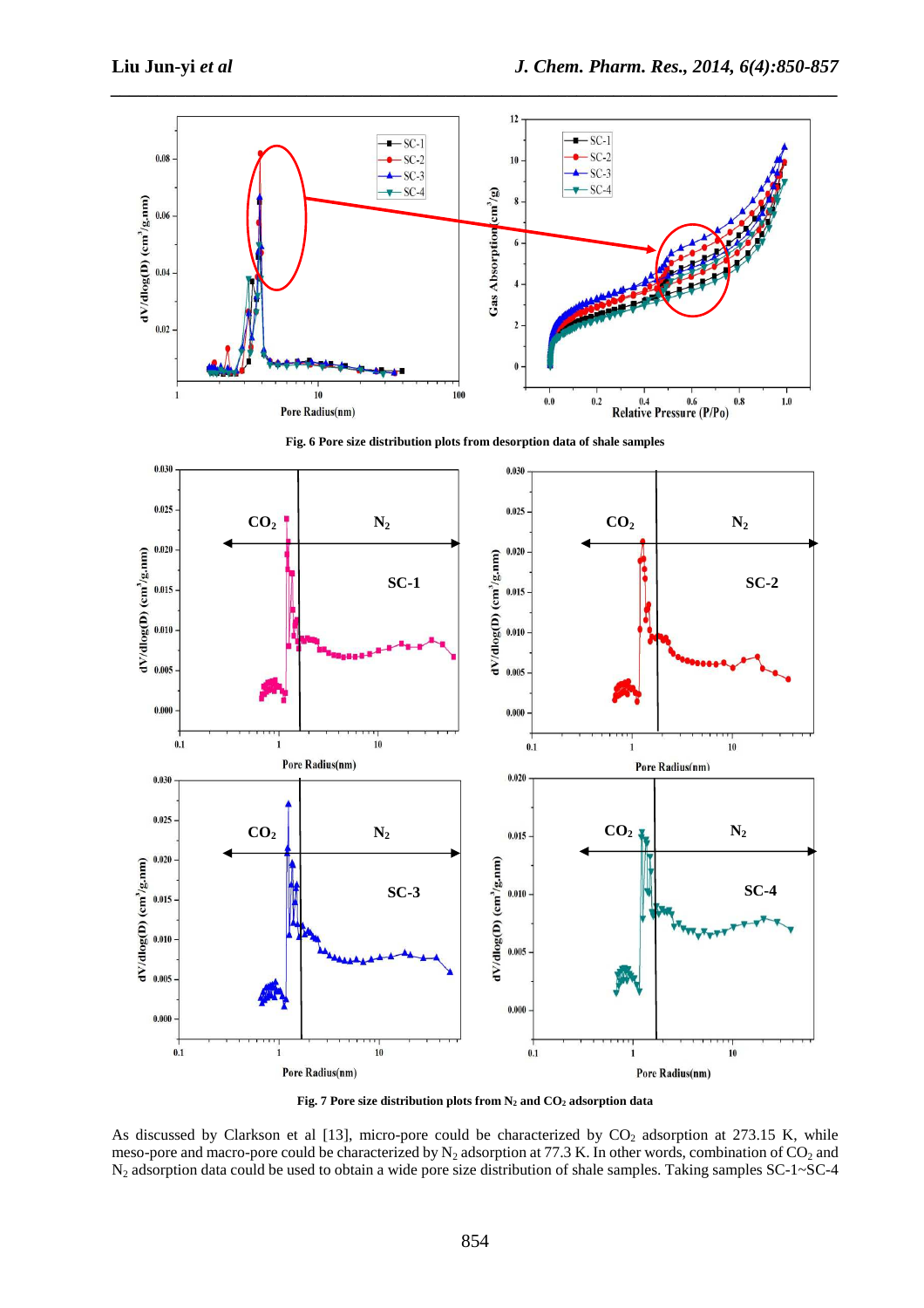as examples, the continuity of the  $CO_2$  and  $N_2$  pore size distribution plots is exhibited clearly in figure 7, and the  $CO_2$ and  $N_2$  pore size distribution plots display a smooth transition at 1 nm, thus providing the more comprehensive pore size distribution of shale samples.

*\_\_\_\_\_\_\_\_\_\_\_\_\_\_\_\_\_\_\_\_\_\_\_\_\_\_\_\_\_\_\_\_\_\_\_\_\_\_\_\_\_\_\_\_\_\_\_\_\_\_\_\_\_\_\_\_\_\_\_\_\_\_\_\_\_\_\_\_\_\_\_\_\_\_\_\_\_\_*

## **High-pressure mercury intrusion**

The cumulative and incremental pore size distribution plots (Fig. 8) from high-pressure mercury intrusion data exhibit a wide pore size distribution, mainly in the meso-pore and macro-pore range. The incremental plots show multi-modal distribution for samples SC-5~SC-8, with modes at around  $\leq$ 3 nm and 12~30 nm. All four samples display an additional peak at around  $3 \sim 10$  nm, which is related to the micro-fractures or stress-relaxation fractures (Fig. 9).



**Fig. 8 Cumulative and incremental pore size plots from mercury intrusion data** 





**Fig. 9 The SEM photos of shale samples** 

## **DISCUSSION**

Due to capillary condensation phenomenon, the gas adsorption and desorption branches would not coincide each other, forming a hysteresis loop with a specific shape. The characters of a hysteresis loop are dependent on the pore structure. The International Union of Pure and Applied Chemistry (IUPAC) proposed four classification standard loops (H1, H2, H3, H4) and its corresponding pore type (Fig. 10) [14]. Obviously, it is difficult to characterize the actual pore structure using one classification standard loop because of the complex structure of rock and other porous materials. Therefore, when the actual hysteresis loop is similar to one of the four classification standard loops, the pore structure could be confirmed approximately [15].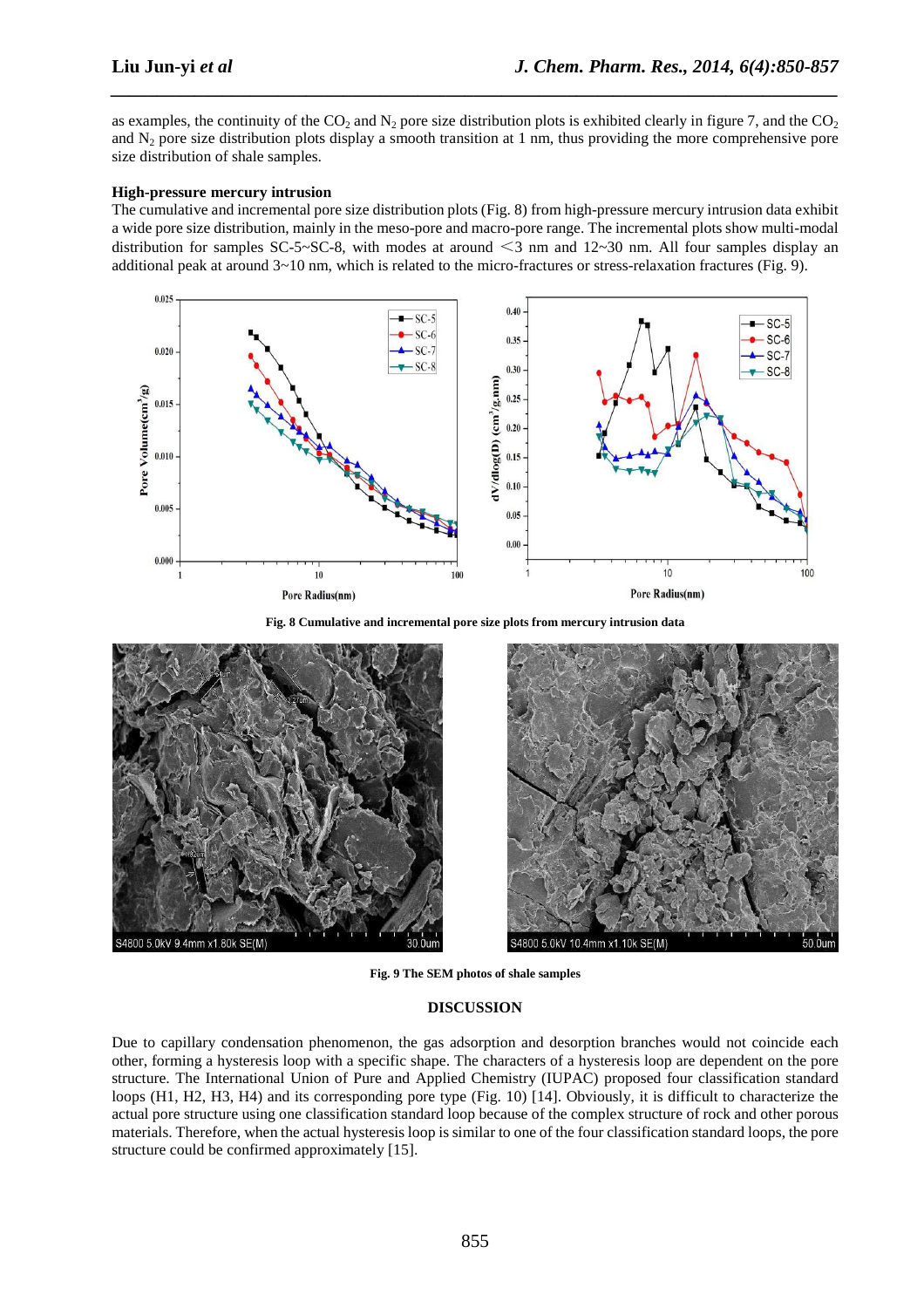

*\_\_\_\_\_\_\_\_\_\_\_\_\_\_\_\_\_\_\_\_\_\_\_\_\_\_\_\_\_\_\_\_\_\_\_\_\_\_\_\_\_\_\_\_\_\_\_\_\_\_\_\_\_\_\_\_\_\_\_\_\_\_\_\_\_\_\_\_\_\_\_\_\_\_\_\_\_\_*

**Fig. 10 Classification of hysteresis loops and pore types recommended by IUPAC** 

Generally, the hysteresis loops of Xujiahe Shale samples are similar to the H3 classification standard loop, but not the exactly same. The actual hysteresis loop usually suggests the synergistic effect of a variety of pore geometries. Based on the analysis above, the pore geometry of Xujiahe Shale samples is interpreted to be slit-shaped on the whole, and other pore geometries also exist. What's more, the pores of Xujiahe Shale samples are mainly accessible because the semi-closed or closed pores would not form hysteresis loops.



**Fig. 11 Comparison of pore size distribution plots from N2 adsorption and mercury intrusion data** 

As shown in figure 11, the pore size distribution from  $N<sub>2</sub>$  adsorption and mercury intrusion data were compared and the agreement between them was reasonable, especially for sample SC-7, SC-8. Although the two curves were not the exactly same because mercury intrusion measures the pore throats and gas adsorption measures the pore bodies, the agreement between  $N<sub>2</sub>$  adsorption and mercury intrusion data further suggests the pore geometry of Xujiahe Shale samples are slit-shaped, in this case that the gas adsorption and mercury intrusion have similar results because the pore throats are the same as pore bodies.

#### **CONCLUSION**

Low-pressure  $N_2/CO_2$  adsorption and high-pressure mercury intrusion techniques were combined to characterize the pore structure of Xujiahe Shale samples, providing the more comprehensive pore size distribution of shale samples. According to the results, the nano-pore geometry of shale samples is relatively complex, mainly slit-shaped. The pore size distribution suggested multi-modal with a broad peak between 2 nm and 30 nm, and the pore volume is predominantly occupied by meso-pores and the main specific surface area is dominated by the micro-pores and meso-pores.